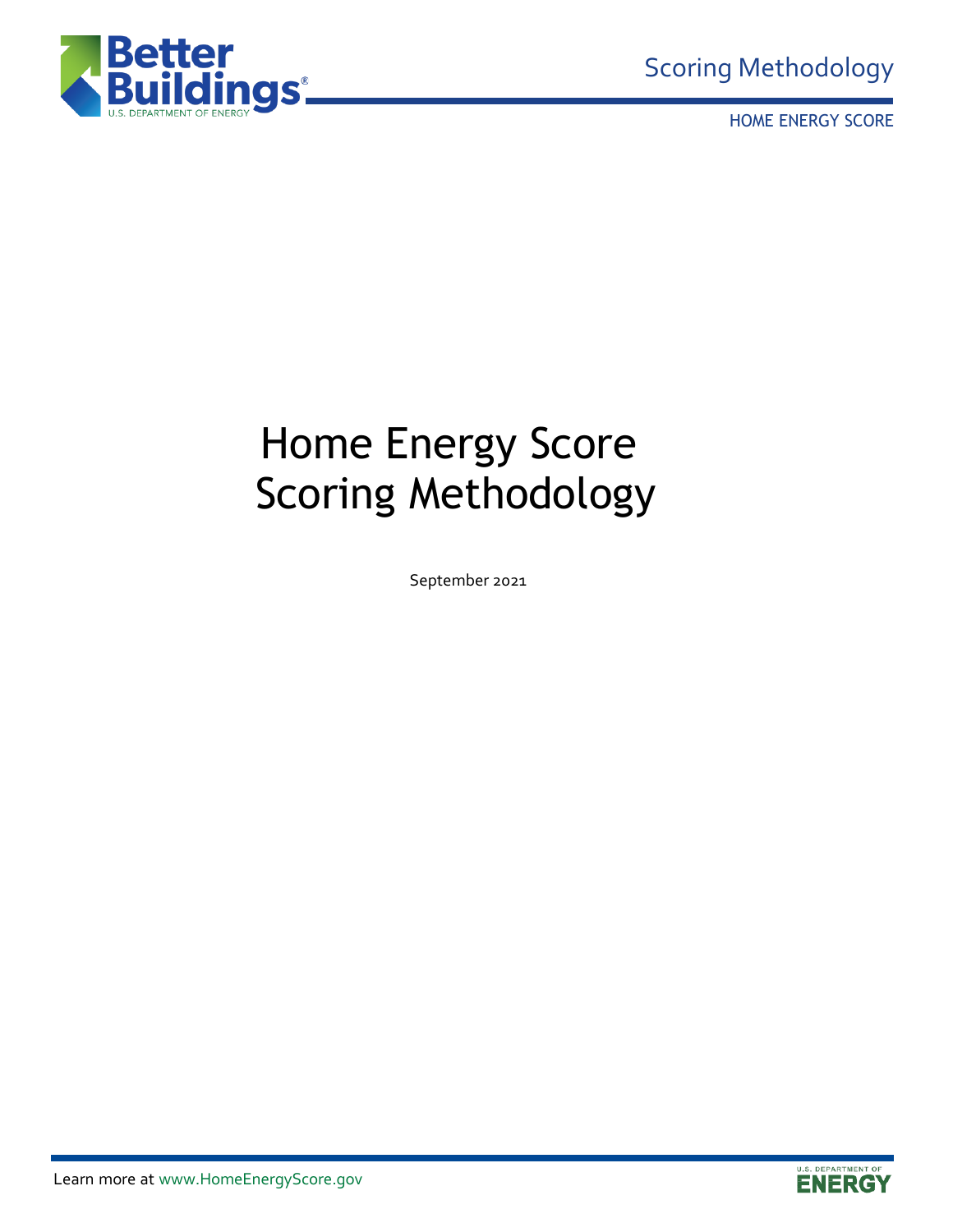# **Table of Contents**

| 1.  |       |                                                                                 |  |
|-----|-------|---------------------------------------------------------------------------------|--|
| 1.1 |       |                                                                                 |  |
| 1.2 |       |                                                                                 |  |
| 1.3 |       |                                                                                 |  |
|     | 1.3.1 |                                                                                 |  |
|     | 1.3.2 |                                                                                 |  |
| 2.  |       |                                                                                 |  |
| 2.1 |       |                                                                                 |  |
|     | 2.1.1 |                                                                                 |  |
|     | 2.1.2 |                                                                                 |  |
|     | 2.1.3 |                                                                                 |  |
|     | 2.1.4 |                                                                                 |  |
|     | 2.1.5 |                                                                                 |  |
|     | 2.1.6 |                                                                                 |  |
|     | 2.1.7 |                                                                                 |  |
| 2.2 |       |                                                                                 |  |
| 2.3 |       |                                                                                 |  |
|     | 2.3.1 |                                                                                 |  |
|     | 2.3.2 |                                                                                 |  |
|     | 2.3.3 |                                                                                 |  |
|     | 2.3.4 |                                                                                 |  |
|     | 2.3.5 |                                                                                 |  |
|     |       |                                                                                 |  |
|     | 2.4.1 |                                                                                 |  |
|     | 2.4.2 |                                                                                 |  |
|     | 2.4.3 |                                                                                 |  |
|     | 2.4.4 |                                                                                 |  |
|     | 2.4.5 |                                                                                 |  |
|     | 2.4.6 |                                                                                 |  |
| 2.5 |       | Access to the Scoring Tool through an application-programming interface (API)13 |  |
|     | 2.5.1 |                                                                                 |  |
|     | 2.5.2 |                                                                                 |  |
|     | 2.5.3 |                                                                                 |  |
|     | 2.5.4 |                                                                                 |  |
|     | 2.5.5 |                                                                                 |  |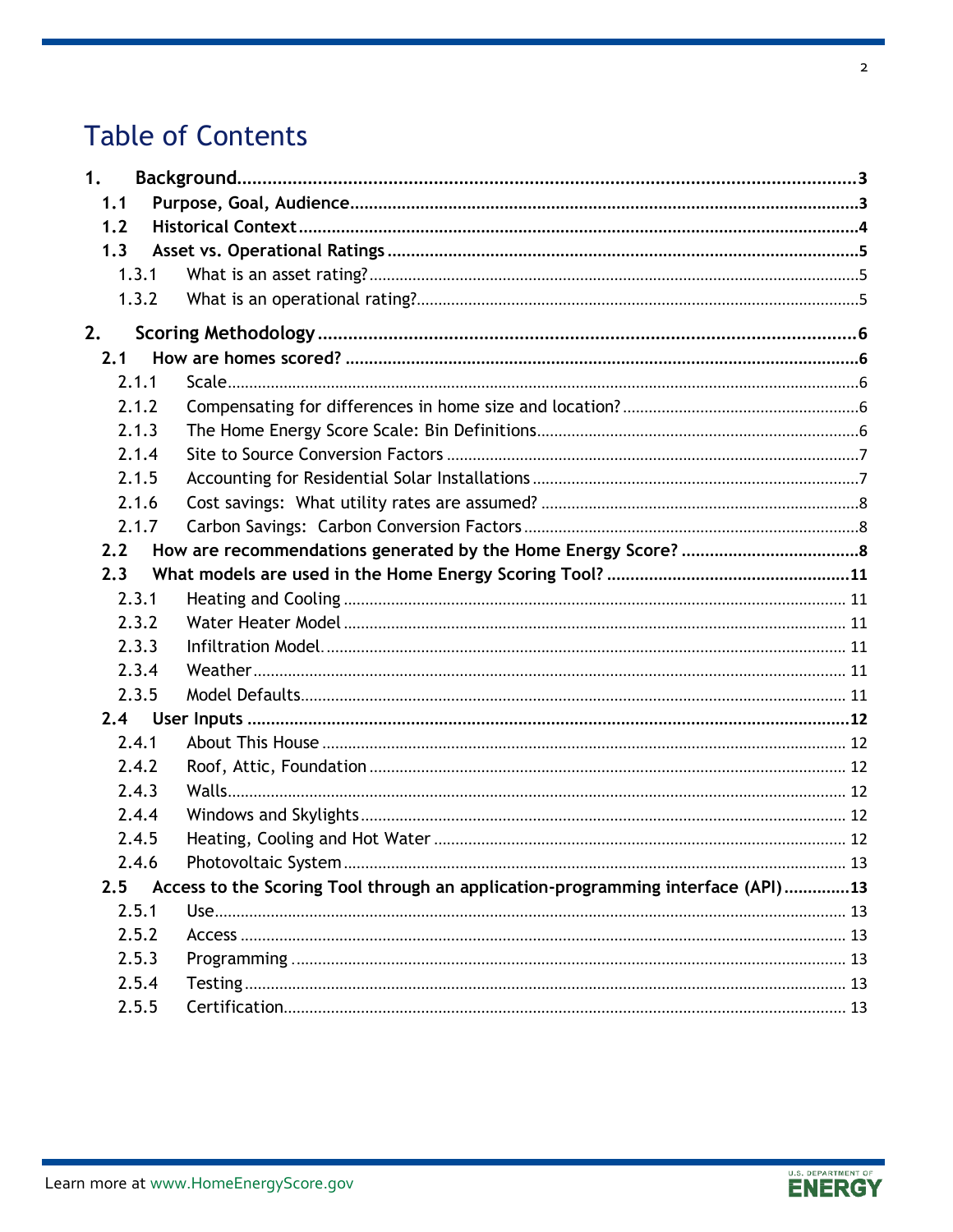## <span id="page-2-0"></span>1. Background

#### <span id="page-2-1"></span>1.1 Purpose, Goal, Audience

Like a miles-per-gallon rating for a car, the Home Energy Score is an easy-to-produce rating designed to help homeowners and homebuyers gain useful information about a home's energy performance. Based on an inhome assessment that can be completed in less than an hour, the Home Energy Score not only lets a homeowner understand how efficient the home is and how it compares to others, but also provides recommendations on how to cost-effectively improve the home's energy efficiency. The Home Energy Score uses a simple 1-to-10 scale where a 10 represents the most energy efficient homes (Figure 1).



#### Figure 1. Home Energy Score Label Example

The mission of the Home Energy Score program is to build market value for home energy efficiency among single-family and townhomes. Home Energy Score accomplishes this by valuing, understanding, and allowing for financing of home energy efficiency with nationwide household recognition.

The Scoring Tool is designed to support the existing marketplace for energy analysis tools and services by providing a substantially lower-cost entry-level assessment, which can help the qualified Assessor establish the potential for energy savings, as well as the value of pursuing a more comprehensive assessment and retrofit recommendation report (Figure 2).

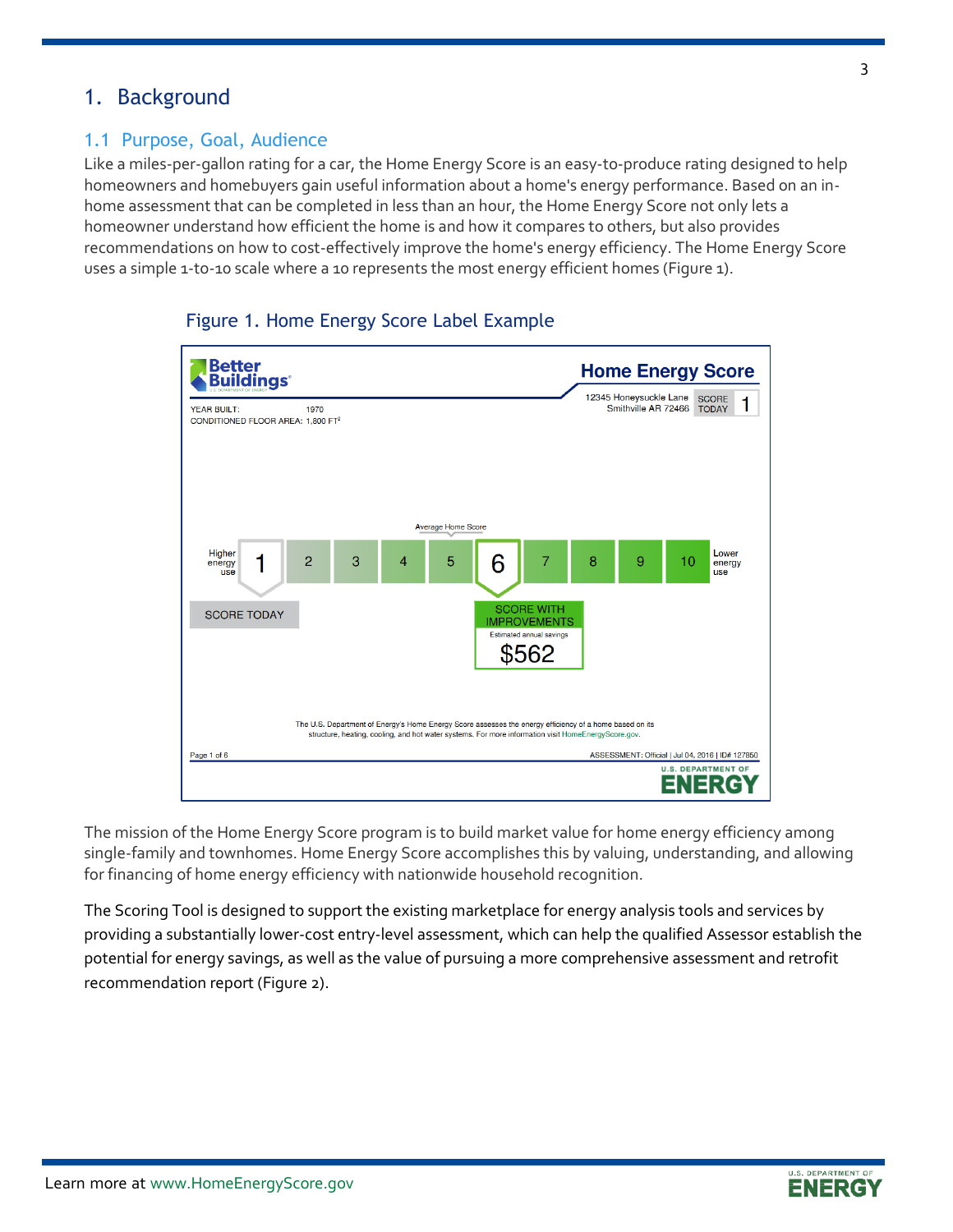



#### <span id="page-3-0"></span>1.2 Historical Context

In 2009 the Vice President and the White House Council on Environmental Quality called upon the Department of Energy (DOE) to create a home energy rating system. The White House's 2009 report, Recovery through [Retrofit,](https://obamawhitehouse.archives.gov/administration/eop/ceq/initiatives/retrofit) identified the lack of straightforward and reliable information about homes' energy use as a key barrier to homeowner investment in home energy upgrades or improvements.

To address this barrier, DOE developed a voluntary program to help homeowners understand their home's energy use and prioritize cost-effective energy improvements. The goal was to allow homeowners to easily and affordably find out how their home's energy performance compares with other homes in the same area, much like the vehicle mile-per-gallon rating. According to guiding principles, the system must be:

- a.) Credible, reliable and replicable
- b.) Transparent and easy to understand
- c.) Affordable
- d.) Subject to effective quality control

DOE sought to utilize an online tool (the Home Energy Simulation Training), developed by DOE's Lawrence Berkeley National Laboratory, to train candidate Assessors to collect and input the data into the online Scoring Tool. The result would be a report or label that provides the following information:

- A Home Energy Score on a scale of 1 to 10 (where a "10" is a home that uses less energy than 90% of homes in the U.S.), presented with clear and simple graphics to help homeowners understand their home's energy performance and how it compares to other homes;
- An estimate of how much money could be saved on energy bills by making the recommended energy improvements; and
- An individualized list of recommended energy retrofit improvements that are estimated to payback in ten years or less.

After a year of industry research, analysis and development, DOE launched a [pilot program](http://www1.eere.energy.gov/buildings/residential/hes_summaries.html) to test the Home Energy Score. Building on the results of the pilots and other research, including industry factors and

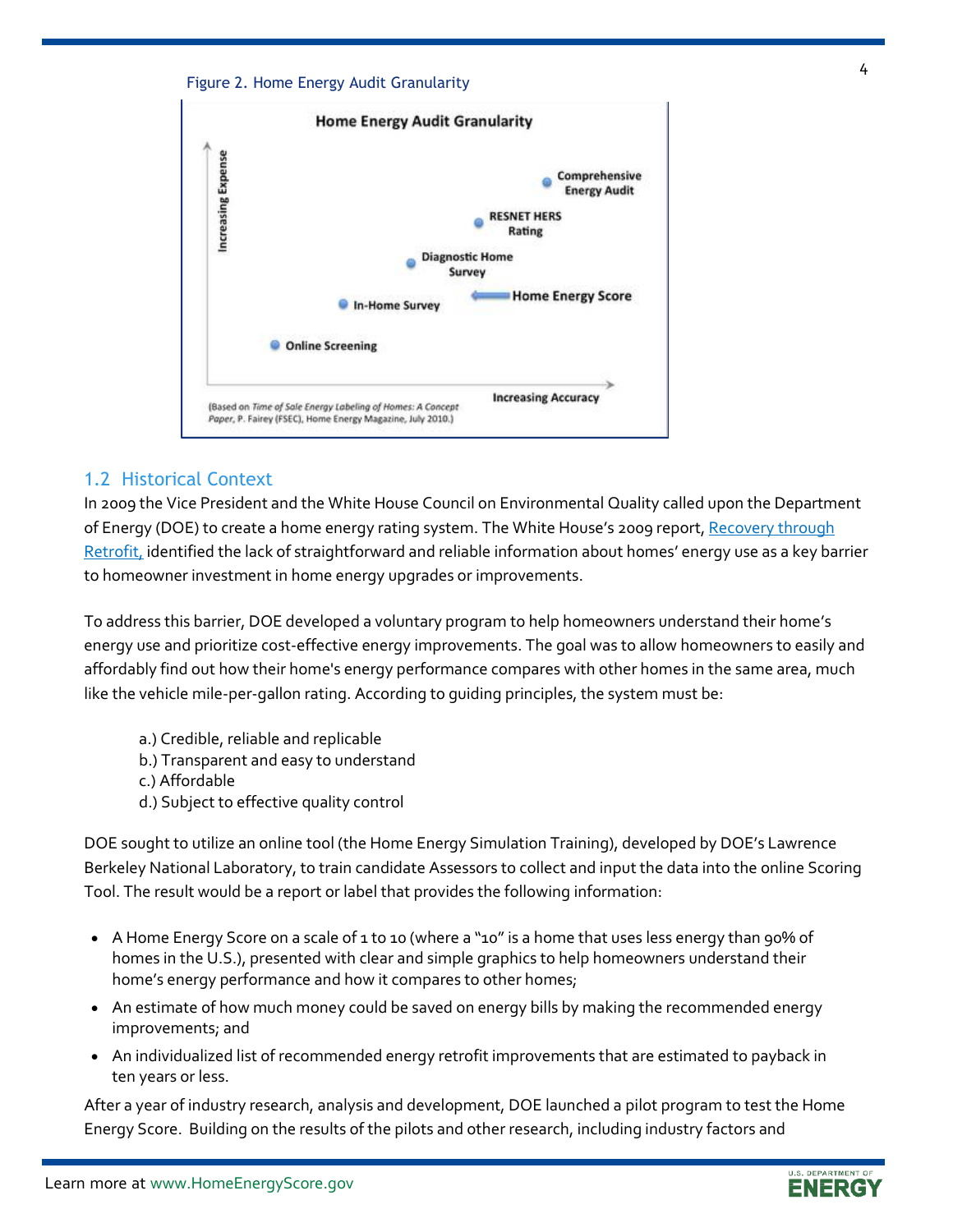homeowner motivations, DOE officially launched the Home Energy Score nationwide in 2012. It became the first national asset rating method that allows all US regions to opt into a simplified and standardized energy assessment process that complements existing advanced home energy audit methods.

#### <span id="page-4-0"></span>1.3 Asset vs. Operational Ratings

#### <span id="page-4-1"></span>1.3.1 What is an asset rating?

The Home Energy Score is an asset rating. An asset rating seeks to quantify the energy efficiency of a building based solely upon the inherent components of the house. The Scoring Tool captures data on insulation levels and the heating equipment efficiencies, but does not take into account thermostat settings, appliances, or plug loads because the energy used to operate these components can vary widely depending on occupant behavior. The way the Scoring Tool defines "home assets" for Home Energy Score is displayed in Figure 3.



An asset score allows homes to be compared an "apples to apples" basis because it compares houses to one another based on their assets and not how occupants operate the houses. The Home Energy Scoring Tool assesses the effect of changes in a home's assets, while the occupant-dependent factors and behaviors are assumed to be somewhat constant.

#### <span id="page-4-2"></span>1.3.2 What is an operational rating?

An operational rating normalizes the measured energy use of a building (e.g. energy bills) so that it can be compared to the measured energy use of a similar building type, such as a single-family home, school or office. Differences within building type, such as size, number of occupants, climate or hours of operation, may be used to normalize the measured energy use to facilitate an equitable comparison. Operational ratings can be used to prioritize a group of buildings for efficiency improvement based on the poorest measured energy performance. Home Energy Score is not an operational rating, but can be paired with operational assessments to further refine recommendations for each home.



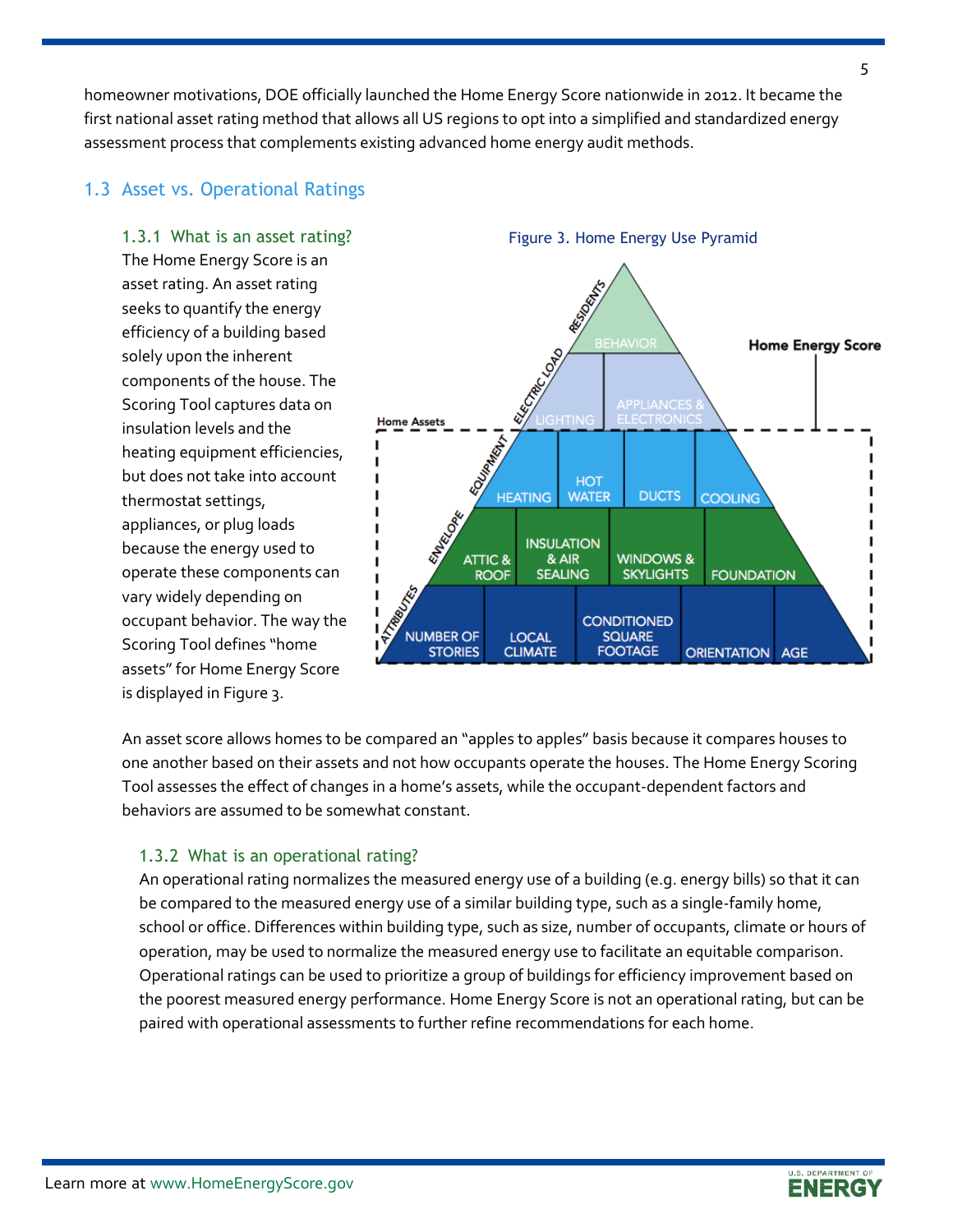# <span id="page-5-0"></span>2. Scoring Methodology

#### <span id="page-5-1"></span>2.1 How are homes scored?

A qualified Assessor inspects each home on-site and enters 50 data points into the online Home Energy Scoring Tool. The data collection sheet with the list of data elements and possible values can be foun[d here.](https://betterbuildingssolutioncenter.energy.gov/sites/default/files/A3%20-%20Tool%20Data%20Collection%20Form%20%28v.2019%29.pdf) After entering all necessary data, the Scoring Tool will provide a summary of inputs for review and prompts the assessor to create the label (Figure 1). After creating the label, data inputs are locked and cannot be changed. The Home Energy Score label can be immediately printed or emailed to the customer. DOE approved, thirdparty software allows Assessors to submit appropriate fields through an application programming interface (API) and receive the Score and calculated results.

#### <span id="page-5-2"></span>2.1.1 Scale

When developing the scoring system, DOE considered many factors and data sources to fairly compare the energy performance of existing homes. DOE sought to develop a simple system that allows consumers to understand how a home compares to other homes regardless of location and weather patterns. The current methodology is applicable to single-family homes and townhomes or duplexes in the continental U.S. and Alaska. The Scoring Tool scores a home on a 10-point scale, where a 10 corresponds to lowest energy use and a 1 corresponds to highest energy use. Each point on the scale corresponds to a small range of energy use estimates within the full 10-point range.

#### <span id="page-5-3"></span>2.1.2 Compensating for differences in home size and location?

- *2.1.2.1 Home Size –* A home's energy use depends on a variety of factors, one of which is its size. Larger homes have more surface area, which translates into greater energy requirements for heating and cooling. A home's Score is based on estimated annual energy use, not energy per square foot; so, given all other things as equal, a larger home will score lower than a smaller home.
- *2.1.2.2 Climate of Location –* Home Energy Score uses [TMY3](https://energyplus.net/weather) climate data. It maps the zip code for the house address to the nearest weather station. Each weather station has its own definition of Score bin ranges based on local weather.

#### <span id="page-5-4"></span>2.1.3The Home Energy Score Scale: Bin Definitions

The Home Energy Score's scale is based on [RECS 2009](http://www.eia.gov/consumption/residential/data/2009/) data, which is a survey of residential energy consumption by the Energy Information Administration (EIA). The scale was designed to reflect existing housing stock and also allow for mobility on the scale to encourage home energy retrofits. Seventy-five percent of U.S. homes score between 2 and 9 on the scale, and a home that uses an average amount of energy – in the 50<sup>th</sup> percentile range of energy use – scores a 5. An example of the MBtu cutoffs between Score bin values is included below, although **actual values vary by geographic region** and local weather patterns.

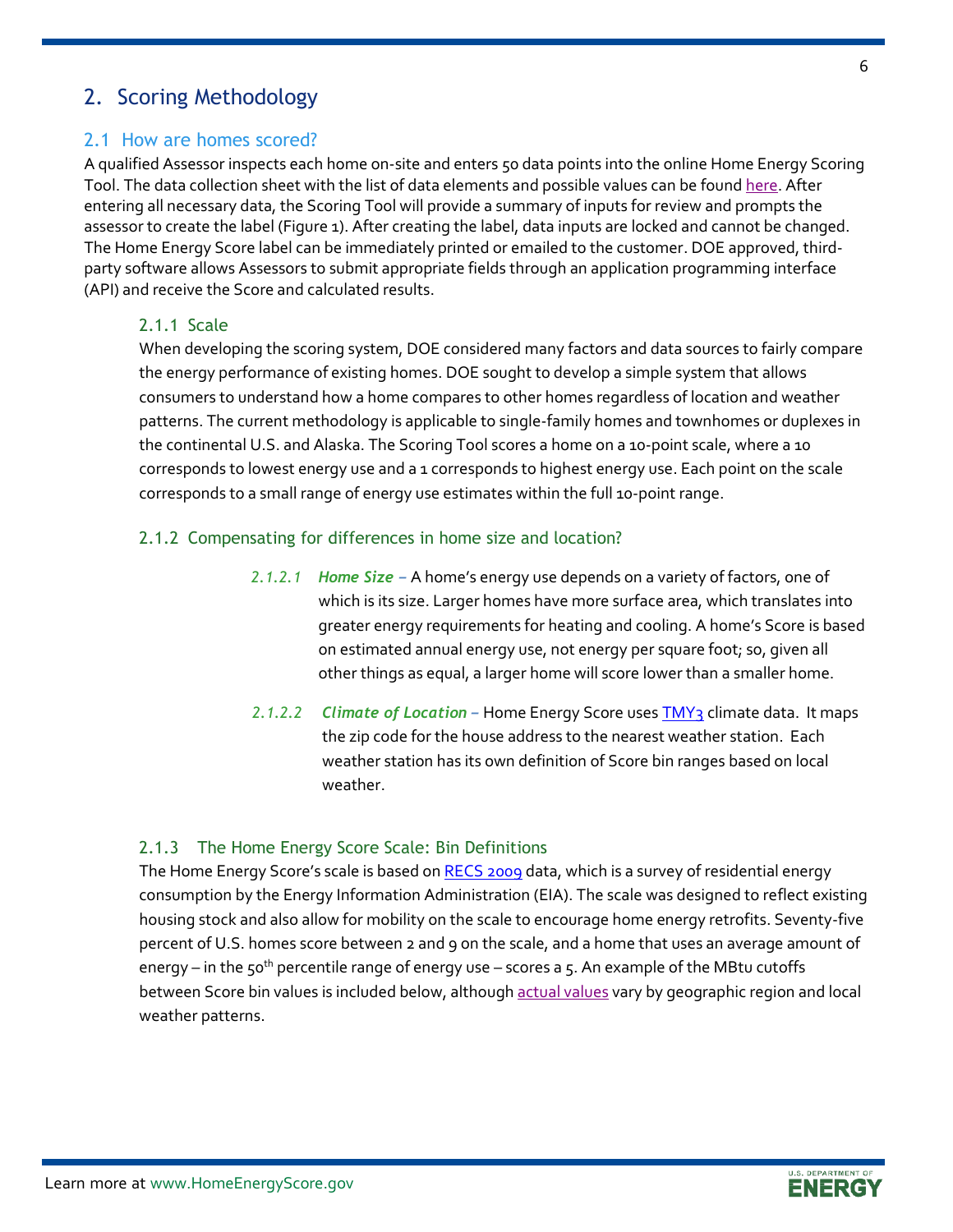|              |                             |                 |         |         | <b>Example Scoring Bin Format</b> |         |         |         |         |         |           |
|--------------|-----------------------------|-----------------|---------|---------|-----------------------------------|---------|---------|---------|---------|---------|-----------|
| Weather      | Weather                     | 1               | 2       | 3       | 4                                 | 5       | 6       |         | 8       | 9       | 10        |
| Station<br># | Station<br>Name             | greater<br>than | up to   | up to   | up to                             | up to   | up to   | up to   | up to   | up to   | less than |
| #            | Name                        | 148             | 147     | 132     | 118                               | 103     | 90      | 80      | 70      | 60      | 50        |
| $\bullet$    | $\sim$                      | ٠.              | ÷       | ٠.      |                                   |         |         |         |         |         | ÷         |
| #            | $1000+$<br><i>locations</i> | x MBtus         | x MBtus | x MBtus | x MBtus                           | x MBtus | x MBtus | x MBtus | x MBtus | x MBtus | x MBtus   |

#### <span id="page-6-0"></span>2.1.4 Site to Source Conversion Factors

Home Energy Score is based on the source energy for heating, cooling and hot water. Source energy accounts for the inefficiencies related to processing and transporting energy. For example, there are significant losses associated with generating and providing electricity that do not exist with on-site energy generation. The conversion from the site energy value (as calculated by the energy model) and the source energy value is based on national averages conversion factors. These factors reflect [updated](https://www.energy.gov/sites/prod/files/2016/10/f33/Source%20Energy%20Report%20-%20Final%20-%2010.21.16.pdf)  [technical guidance](https://www.energy.gov/sites/prod/files/2016/10/f33/Source%20Energy%20Report%20-%20Final%20-%2010.21.16.pdf) from DOE's Office of Energy Efficiency a[nd Renewable Energy as of October 2016](https://www.energy.gov/sites/prod/files/2016/10/f33/Source%20Energy%20Report%20-%20Final%20-%2010.21.16.pdf) updated using 2019 values.

| Fuel        | <b>Conversion Factor</b> |
|-------------|--------------------------|
| Electricity | 2.56                     |
| Natural Gas | 1.05                     |
| LPG         | 1.01                     |
| Fuel Oil    | 1.01                     |
| Wood        | 1.01                     |

#### <span id="page-6-1"></span>2.1.5 Accounting for Residential Solar Installations

Given that a photo-voltaic system (PV) is one of many energy-related home assets, a home's PV system is credited to the home's Score. With the release of v. 2017 (Feb 2017), the Home Energy Scoring Tool accounts for PV in three metrics: the Score, estimated electricity usage, and estimated energy costs.

*2.1.5.1 The Score -* Home Energy Score Assessors collect PV data consistent with NREL's PV Watts tool to estimate the system's annual energy production. To generate a Home Energy Score, the Scoring Tool will subtract the estimated PV annual production (in MBtu) from the estimated energy required to meet the home's heating, cooling, and hot water needs (i.e., asset loads). This new MBtu value is used to determine the home's Score – one that reflects all of the home's major energy-related assets, including PV.





7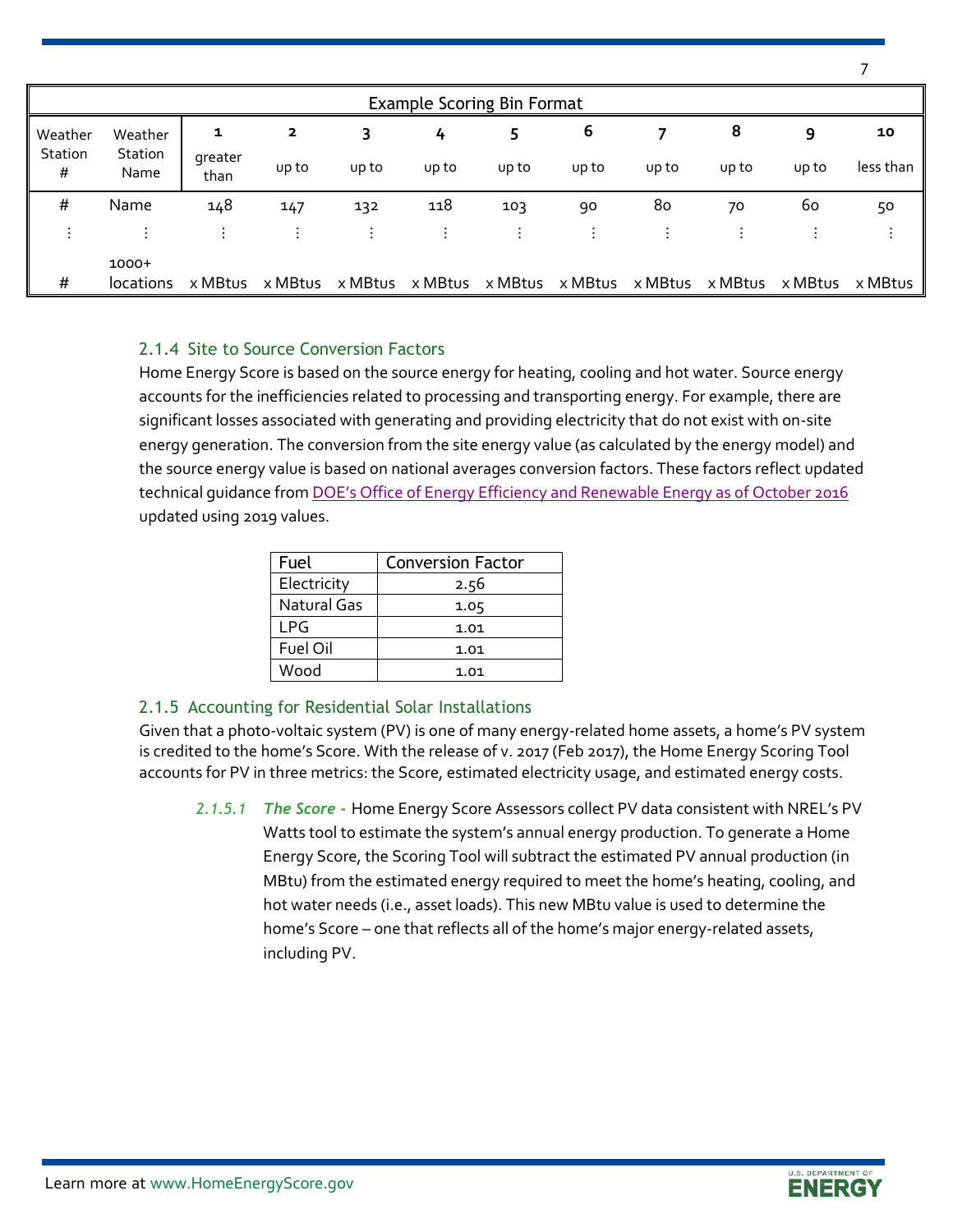- *2.1.5.2 Estimated Electricity Use -* The Home Energy Score Report includes a number of additional metrics and values that reflect how much energy is used by and generated at the home. These metrics and values do not include transmission, distribution, and generation losses. The user can distinguish site from source numbers because all MBtu numbers are source; all energy specific units are site energy. For example, the kWh value shown on the Home Energy Score Report is the estimated amount of electricity required on site to meet all of the home's electricity needs, including plug load. If a home has PV, the total kWh generated by the system is subtracted from the total kWh required to meet the home's electricity needs*.*
- *2.1.5.3 Estimated Electricity Cost -* When a home has PV, Home Energy Score estimates the home's total electricity costs by offsetting the contribution of the PV system from the home's modeled electricity use using the state average utility rate.

#### <span id="page-7-0"></span>2.1.6 Cost savings: What utility rates are assumed?

The Scoring Tool uses the most recent [state average utility rates](https://sites.google.com/a/lbl.gov/hes-public/calculation-methodology/bill-calculation/bill-calculation-scoring-tool) as provided by the DOE's [EIA](https://www.eia.gov/state/seds/seds-data-complete.php) to determine the estimated cost savings displayed on the first and last pages. The total energy cost for a home with PV will reflect the offset provided by all of the electricity generated by the PV system.

#### <span id="page-7-1"></span>2.1.7 Carbon Savings: Carbon Conversion Factors

To calculate the home's carbon footprint (measured in lbs  $CO<sub>2</sub>$ ), the Scoring Tool multiples the annual energy for each fuel type by the emissions factor for the respective fuel (see Carbon Emissions Factors [Table 33 and 34\)](https://sites.google.com/a/lbl.gov/hes-public/calculation-methodology/user-reports/carbon-emission-factors-scoring-tool). Natural gas, fuel oil and LPG emission factors are derived from [DOE EIA](https://www.eia.gov/environment/emissions/co2_vol_mass.php). The U.S. EPA's Emissions & Generation Resource Integrated Database ([eGRID](https://www.epa.gov/egrid/download-data)) provides electricity grid emission factors. **eGRID** contains emissions and resource mix data for virtually every power plant and company that generates electricity in the United States (US EPA, 2009).

#### <span id="page-7-2"></span>2.2 How are recommendations generated by the Home Energy Score?

In keeping with the asset-based methodology, a consistent set of upgrade recommendations are considered for each home's assets, based on the home's location. Variations occur as a function of home characteristics, costeffectiveness, etc. Upgrades considered in the Scoring Tool include improvements to the house envelope and major equipment (the "assets"), but not to upgrades of lighting, appliances or behavioral changes (e.g. change thermostat settings). Unlike other rating tools, the Scoring Tool applies a fixed, standardized retrofit cost (from the [NREL National Residential Efficiency Measures Database\)](https://remdb.nrel.gov/group_listing.php) and generates recommendations that provide the highest performance level with a payback time of 10 years or fewer. Recommendations considered during the improvements analysis are as follows:

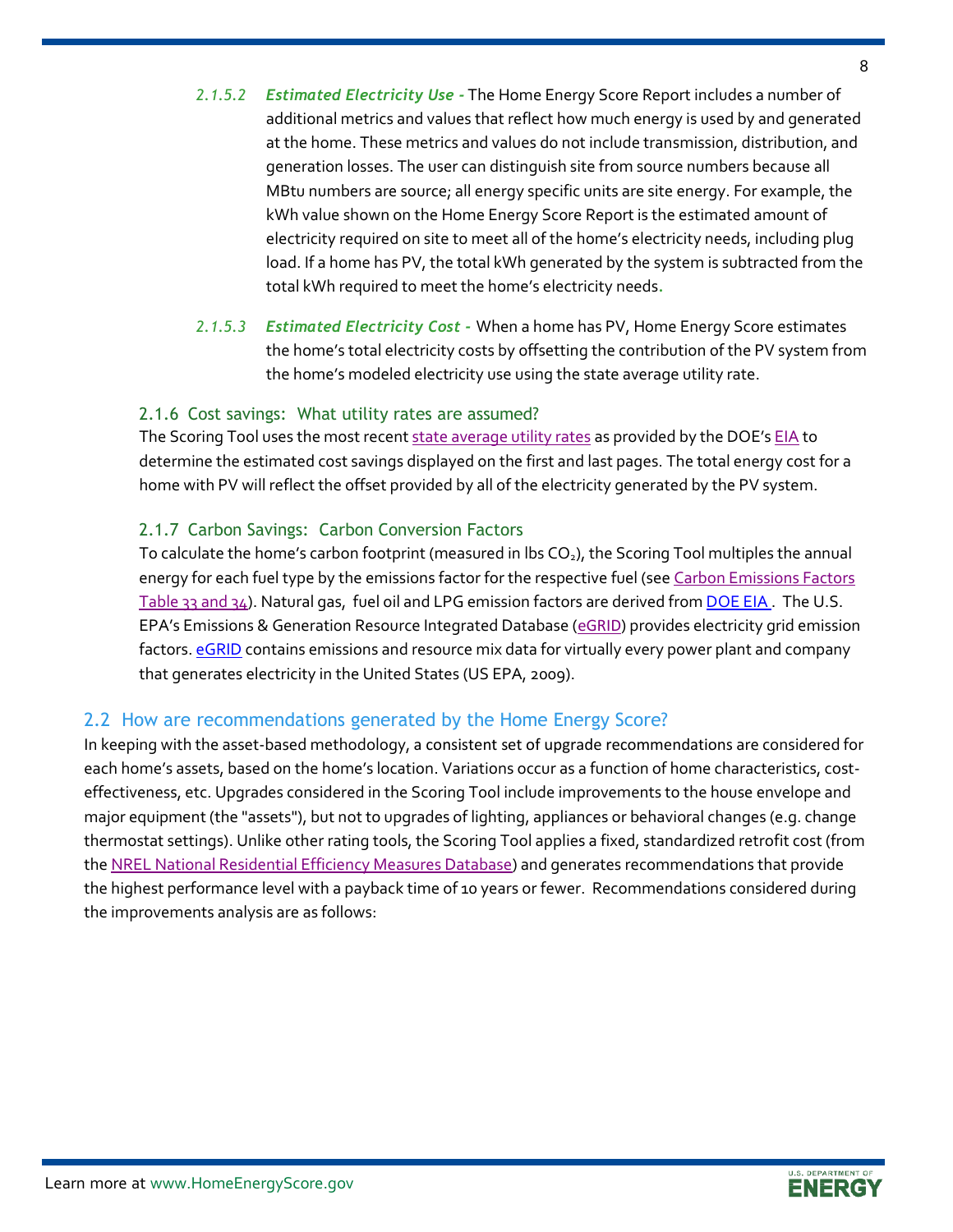| Category                          | Measure                                                                                                          |
|-----------------------------------|------------------------------------------------------------------------------------------------------------------|
| Basement wall insulation          | R <sub>11</sub>                                                                                                  |
|                                   | R <sub>19</sub>                                                                                                  |
| Central air conditioner           | Energy Star (SEER 14)                                                                                            |
| Attic insulation                  | R <sub>19</sub>                                                                                                  |
|                                   | R <sub>30</sub>                                                                                                  |
|                                   | R <sub>3</sub> 8                                                                                                 |
|                                   | R <sub>49</sub>                                                                                                  |
|                                   | R <sub>6</sub> o                                                                                                 |
| Cool roof                         | High Slope - 15% reflectivity                                                                                    |
| Foundation wall insulation        | R <sub>11</sub>                                                                                                  |
|                                   | R <sub>19</sub>                                                                                                  |
| Duct insulation                   | R <sub>6</sub>                                                                                                   |
| Duct sealing                      | Reduce leakage to 3% of total airflow                                                                            |
| Floor insulation                  | <b>R11</b>                                                                                                       |
|                                   | R <sub>19</sub>                                                                                                  |
|                                   | R <sub>25</sub>                                                                                                  |
|                                   | R <sub>3</sub> 8                                                                                                 |
| Gas boiler                        | Energy Star (85% AFUE)                                                                                           |
| Gas Furnace                       | Energy Star (90% AFUE)                                                                                           |
| Heat pump                         | Energy Star (SEER 14.5, HSPF 8.2)                                                                                |
| Envelope/Air sealing              | 75% of existing leakage (25% reduction)                                                                          |
| Oil boiler                        | Energy Star (85% AFUE)                                                                                           |
| Oil furnace                       | Energy Star (85% AFUE)                                                                                           |
| Propane furnace                   | Energy Star (90% AFUE)                                                                                           |
| Propane Boiler                    | Energy Star (85% AFUE)                                                                                           |
| Room air conditioner              | Energy Star v 3.0 (EER 11.3)                                                                                     |
| Roof EPS insulation               | Add R5 exterior foam sheathing                                                                                   |
| Skylights                         | Energy Star (Double-pane solar-control low-E argon gas wood frame)                                               |
| Wall insulation                   | R <sub>1</sub> 3                                                                                                 |
|                                   | Add R5 exterior foam sheathing (only available for wood frame construction<br>w/ wood, aluminum or vinyl siding) |
| Water heater, electric            | Energy Star (heat pump, EF 2.76)                                                                                 |
| Water heater, natural gas storage | Energy Star (0.67 energy factor)                                                                                 |
|                                   | Premium Efficiency (energy factor o.81, 88% recovery efficiency)                                                 |
| Water heater, propane storage     | Energy Star (0.67 energy factor)                                                                                 |
| Windows                           | Energy Star (Double-pane solar-control low-E argon gas wood frame)                                               |

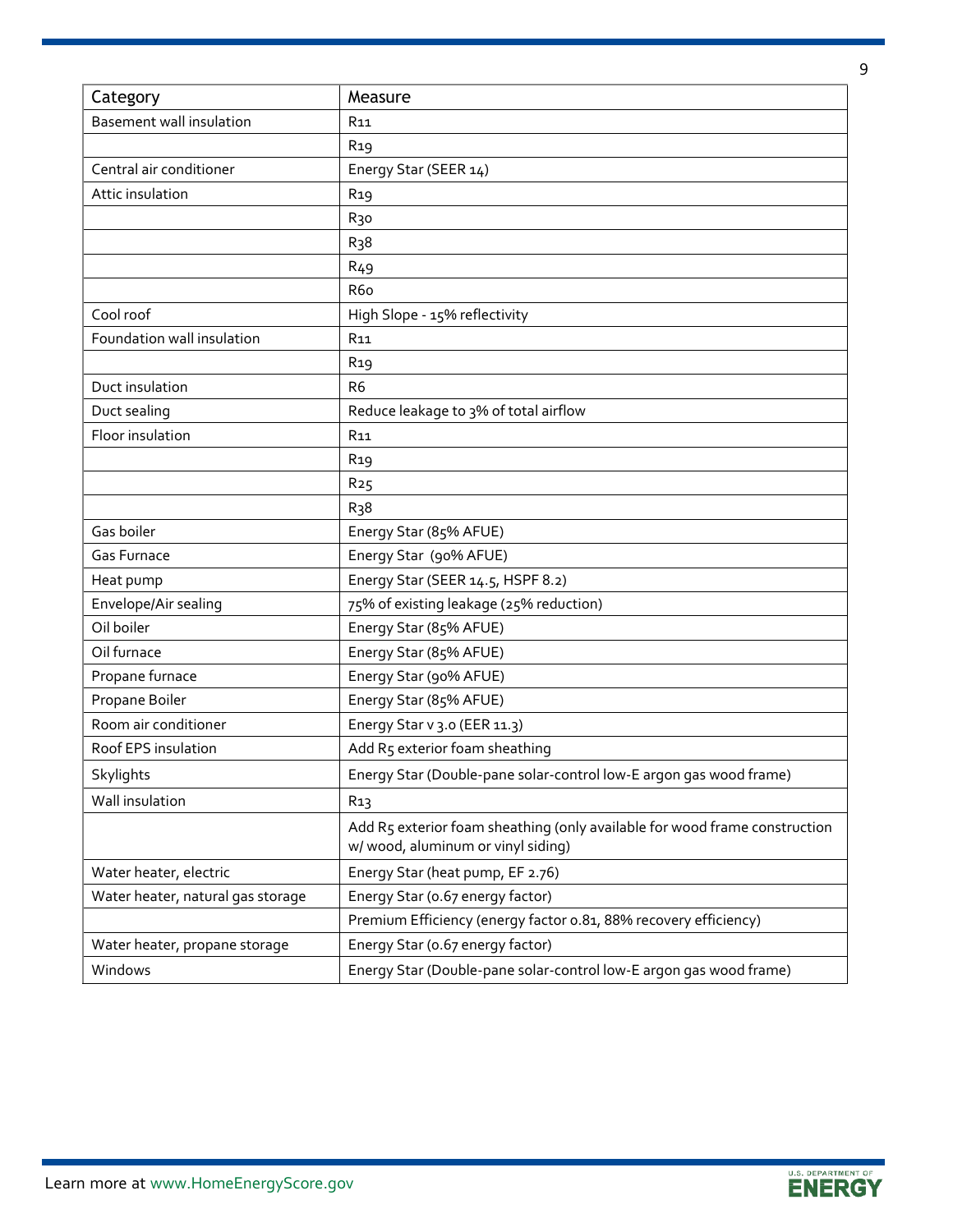**"Repair Now" improvements** can help the homeowner save energy immediately. These include:

- Attic insulation
- Basement wall insulation
- Basement/crawlspace floor insulation
- Crawlspace wall insulation
- Air tightness
- Exterior wall insulation
- Duct sealing
- Duct insulation

Repair Now energy savings are achieved by moving between the baseline home and the upgrade recommendation. The cost used for the cost-benefit analysis is the full cost of installation.

"Replace Later" improvements are recommendations that should be implemented when it is time to replace specific equipment or building materials. These include:

- Central air conditioner
- Boiler, furnace or heat pump
- Room air conditioner
- Roof reflectance
- Roof insulated sheathing
- Skylights
- Siding insulated sheathing
- Water heater
- Windows

Replace Later improvements are recommended at the time of product replacement because the incremental cost between the minimum efficiency equipment and the cost of the high efficiency equipment is used in the payback analysis.

The Home Energy Scoring Tool does not include PV as an automatic recommendation for homes to improve their Scores. If an Assessor believes a home is a good candidate to improve their Score by adding a PV system, they can utilize the Tool's "Alternative EEM" feature to showcase the home's Score with Improvements with PV included.

It is important to note that the sum of the savings from each measure recommended does not equal the total savings for the package of selected upgrades (the number shown on the label). This difference is due to interactive effects of some energy improvements. For example, insulation will reduce heat and cooling energy use. This will reduce the potential savings available to the heating/cooling system upgrade. This difference will be reflected in the total savings number on the Home Energy Score label.

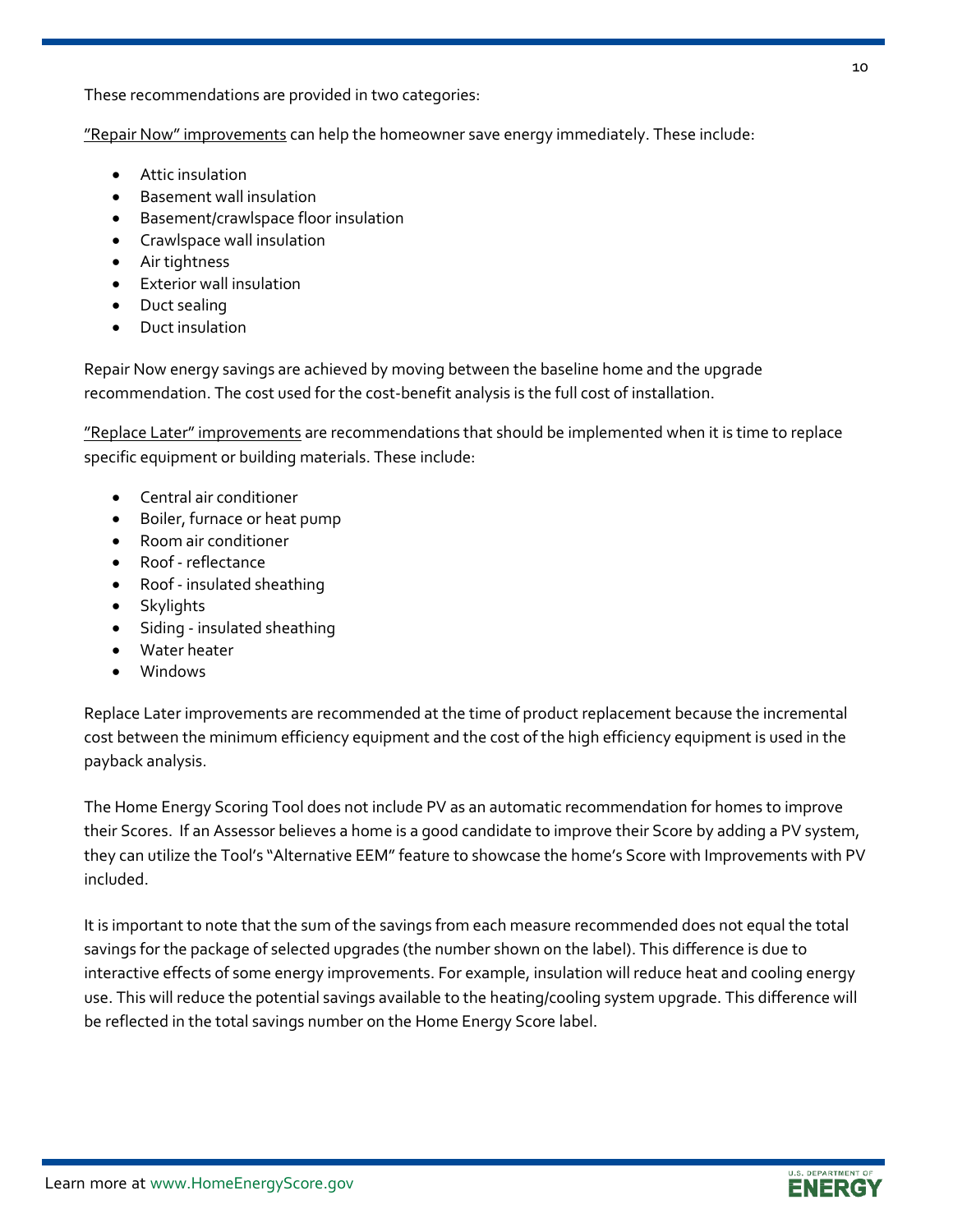### **Building Simulation Model**

#### <span id="page-10-1"></span><span id="page-10-0"></span>2.3 What models are used in the Home Energy Scoring Tool?

- 2.3.1 Heating and Cooling *–* EnergyPlus™ is a is free, open-source, cross-platform, whole building energy simulation program that engineers, architects, and researchers use to model energy consumption for heating, cooling, ventilation, lighting and plug and process loads, and water use in buildings. EnergyPlus™ uses a description of the building layout, constructions, operating schedules, conditioning systems (lighting, HVAC, etc.) with weather data, to perform an hourly simulation of the building and to estimate utility use. The EnergyPlus™ documentation is [here.](https://energyplus.net/documentation)
- <span id="page-10-2"></span>2.3.2 Water Heater Model – Total hot water used is the sum of clothes washer, dishwasher and fixture related usage. These are determined based on the estimated number or occupants in the house. e+ calculates the domestic hot water use using the [ANSI/RESNET/ICC 301-2019](http://www.resnet.us/wp-content/uploads/archive/resblog/2019/01/ANSIRESNETICC301-2019_vf1.23.19.pdf) standard
- <span id="page-10-3"></span>2.3.3 Infiltration Model *–* EnergyPlus™ uses the AIM-2 "ASHRAE Enhanced" model to calculate the effects of infiltration on energy use. (See page 436, 8.3.4 in the EnergyPlus™ Engineering [Reference\)](https://energyplus.net/sites/all/modules/custom/nrel_custom/pdfs/pdfs_v9.4.0/EngineeringReference.pdf).
- <span id="page-10-4"></span>2.3.4 Weather *–* Home Energy Score use[s TMY3](https://energyplus.net/weather) data to account for the local weather. The house zip code is mapped to the closest TMY3 weather station to calculate energy use.
- <span id="page-10-5"></span>2.3.5 Model Defaults **–** Home Energy Score is an asset rating; therefore, the influence of the occupants must be standardized so houses can be compared on an apples-to-apples basis. To do this, Home Energy Score assumes the following default characteristics for each house.
	- *2.3.5.1* Occupancy is determined based on the number of bedrooms using this equation (#bedrooms + 1, from the **ANSI/RESNET/ICC** 301-2019 standard). Using this method, the number of bedrooms directly affects the household's amount of estimated domestic hot water consumption. Further, occupancy is used to determine miscellaneous electric loads such as television.
	- *2.3.5.2* Stove, oven and clothes dryer are assumed to be electric.
	- *2.3.5.3* Appliance, lighting and miscellaneous plug loads are calculated in EnergyPlus™ using the **ANSI/RESNET/ICC** 301-2019 standard.
	- *2.3.5.4* The building length and width are fixed to a 5:3 aspect ratio.
	- 2.3.5.5 The thermostat schedule is defined based on th[e ANSI/RESNET/ICC 301-2019](http://www.resnet.us/wp-content/uploads/archive/resblog/2019/01/ANSIRESNETICC301-2019_vf1.23.19.pdf) standard where heating is 68° F and cooling is 78° F with a 2° offset for eight hours per day.
	- *2.3.5.6* To calculate estimated energy savings in dollars, the Tool uses state average utility rates as provided by DOE's **Energy Information Administration**.

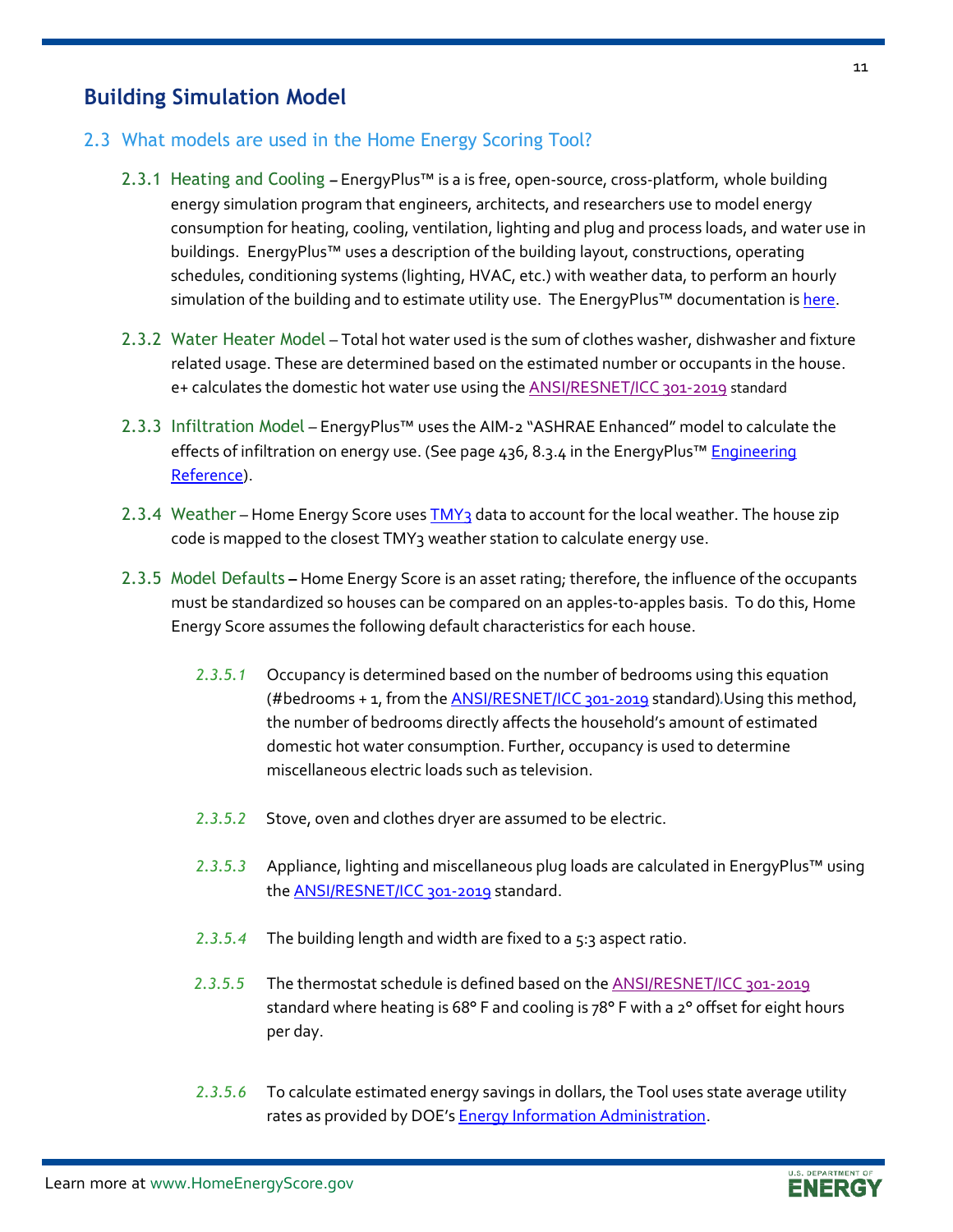#### <span id="page-11-0"></span>2.4 User Inputs

#### <span id="page-11-1"></span>2.4.1 About This House

- 1) Address
- 2) Assessment Date
- 3) Year Built
- 4) Number of Bedrooms
- 5) Stories Above Grade
- 6) Floor to Ceiling Height
- 7) House Orientation
- 8) Blower Door Test Reading (Y/N)
	- a. If so, CFM50 reading
- 9) Professional Whole Home Air Sealing (Y/N)

#### <span id="page-11-2"></span>2.4.2 Roof, Attic, Foundation

- 10) Attic Area
- 11) Roof Type and Finish (may describe 2)
- 12) Roof Insulation R-value
- 13) Roof Color
- 14) Attic Type
- 15) Attic Insulation R-value
- 16) Foundation Type (may describe 2)
- 17) Insulation R-value Above Basement or Crawlspace
- 18) Foundation Insulation R-value

#### <span id="page-11-3"></span>2.4.3 Walls

- 19) Townhouse or Duplex (Y/N)
	- a. If Yes, Relative Position (L, M, R)
- 20) Wall Construction (may describe 4)
- 21) Exterior Cladding
- 22) Cavity R-value

#### <span id="page-11-4"></span>2.4.4 Windows and Skylights

- 23) Skylights (Y/N)
	- a. If Yes, same info as follows for windows
- 24) Window Area for Front, Back, Left, Right
- 25) Solar Shade Screen (Y/N)
- 26) # Panes
- 27) Frame Type
- 28) Glazing Type
	- a. Or provide U-Factor and SHGC

#### <span id="page-11-5"></span>2.4.5 Heating, Cooling and Hot Water

- 29) Heating System Type (may describe 2)
- 30) Heating System Efficiency (preferred) or Manufacture Date
- 31) Cooling System Type (may describe 2)
- 32) Cooling System Efficiency (preferred) or Manufacture Date
- 33) Duct Location (may describe 3)
- 34) % Ducts in Location
- 35) Ducts Sealed (Y/N)
- 36) Ducts Insulated (Y/N)
- 37) Water Heater Type
- 38) Water Heater Efficiency (preferred) or Manufacture Date